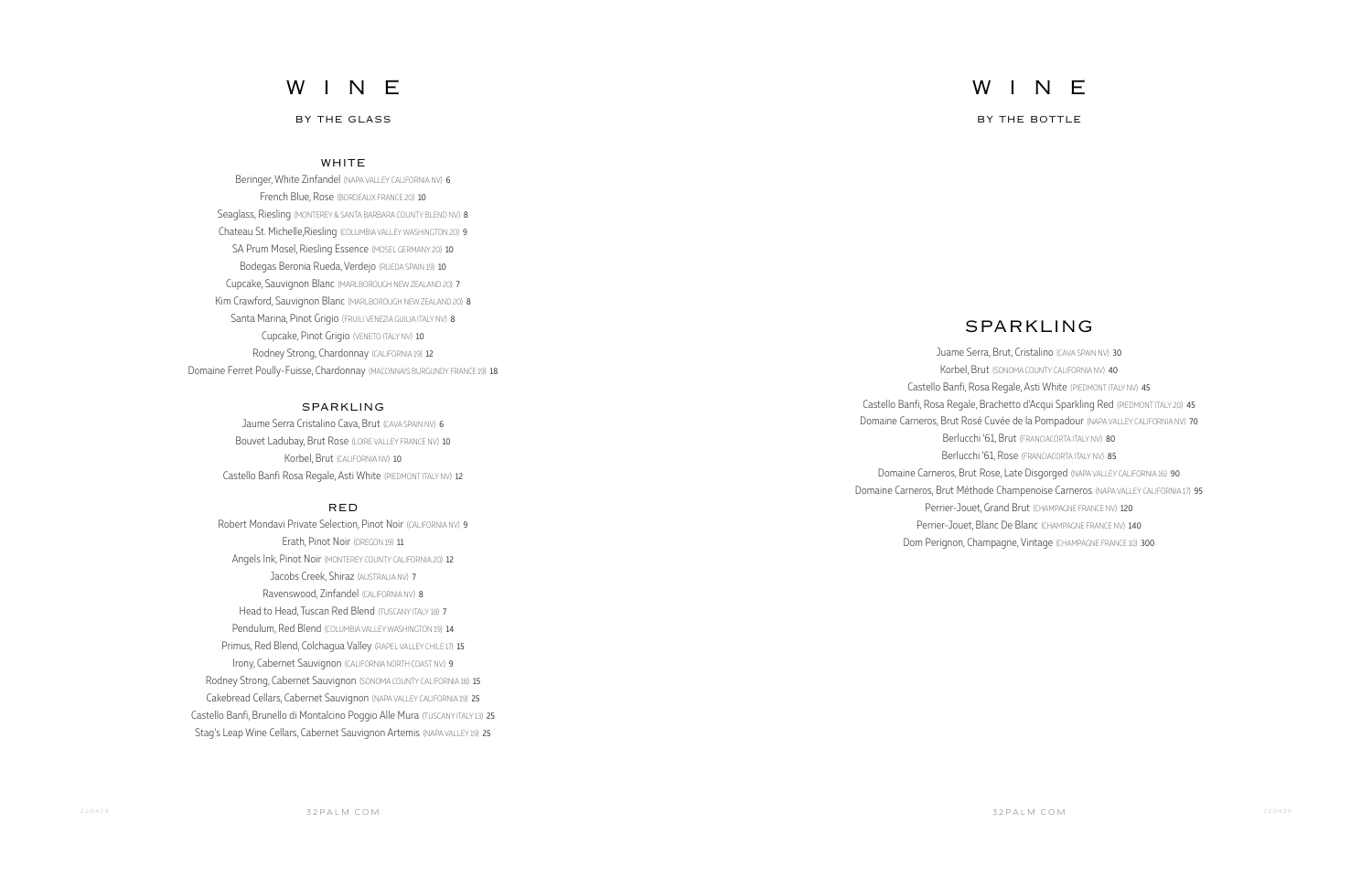## WHITES

## PINOT GRIGIO/PINOT GRIS

Cupcake, Pinot Grigio (TRENTINO-ALTO ADIGE ITALY 21) 28 Ca' Montini, Pinot Grigio, Terra Di Valfredda (TRENTINO ITALY 20) 30 Santa Marina, Pinot Grigio (FRUILI-VENEZIA GIULIA ITALY NV) 30 Castello Banfi, Pinot Grigio Tuscano, San Angelo (TUSCANY ITALY 20) 30 Terlato, Pinot Grigio, Friuli Colli Orientali (FRIULI-VENEZIA GIULIA ITALY 19) 45 Acrobat, Pinot Gris (OREGON 19) 30 Oyster Bay, Pinot Gris, Hawke's Bay (HAWKE'S BAY NEW ZEALAND 21) 30 Hugel & Fils, Edelzwicker (ALSACE FRANCE 19) 34

### SAUVIGNON BLANC

Cupcake, Sauvignon Blanc (MARLBOROUGH NEW ZEALAND 20) 26 Kim Crawford, Sauvignon Blanc (MARLBOROUGH NEW ZEALAND 20) 30 Oyster Bay, Sauvignon Blanc, Hawke's Bay (HAWKE'S BAY NEW ZEALAND 20) 30 Murrieta's Well, Sauvignon Blanc (LIVERMORE VALLEY CALIFORNIA 20) 45 Simi, Sauvignon Blanc (SONOMA COUNTY 20) 46 Charles Krug, Sauvignon Blanc, (NAPA VALLEY CALIFORNIA 21) 50 The Prisoner, Sauvignon Blanc, Unshackled (NAPA VALLEY CALIFORNIA 20) 50 Chalk Hill, Sauvignon Blanc, (SONOMA CALIFORNIA 19) 55 Cakebread Sauvignon Blanc (NAPA VALLEY CALIFORNIA 20) 55

## CHARDONNAY

Rickshaw, Chardonnay (SONOMA COUNTY CALIFORNIA 20) 35 Oyster Bay, Chardonnay, Marlborough (MARLBOROUGH NEW ZEALAND) 20 William Hill, Chardonnay (NAPA VALLEY CALIFORNIA 20) 36 Rodney Strong, Chardonnay (SONOMA CALIFORNIA 19) 38 Kendall Jackson, Chardonnay (SANTA BARBARA CALIFORNIA 20) 40 Cakebread, Chardonnay (NAPA VALLEY CALIFORNIA 19) 45 Simi, Chardonnay (SONOMA COUNTY CALIFORNIA 19) 45 Chalk Hill, Chardonnay (SONOMA COAST 19) 48 Wente, Chardonnay, Riva Ranch (MONTEREY COUNTY CALIFORNIA 18) 50 Mason, Chardonnay (NAPA VALLEY CALIFORNIA 20) 60 Domaine Ferret Poully-Fuisse, Chardonnay (MÂCONNAIS BURGUNDY FRANCE 19) 90 Flowers, Chardonnay (SONOMA COUNTY CALIFORNIA 18) 95

## ALTERNATIVE WHITES/RIESLINGS/ROSE

Chateau St. Michelle, Riesling (COLUMBIA VALLEY WASHINGTON 20) 29 Seaglass, Riesling (MONTEREY & SANTA BARBARA COUNTY BLEND NV) 30 Raimund Prum Mosel, Riesling, Essence (MOSEL GERMANY 20) 38 Hugel & Fils, Riesling (ALSACE ITALY 19) 50 Finca Nueva, Rose (RIOJA SPAIN 19) 30 French Blue, Rose (BORDEAUX FRANCE 20) 36 Josh Cellars, Rose (SONOMA COUNTY CALIFORNIA 20) 36 Bodegas, Rose, Beronia (RIOJA SPAIN 19) 40 Louis Jadot, Chablis (BURGUNDY FRANCE 19) 50 Louis Jadot, Bouzeron (BURGUNDY FRANCE 19) 55